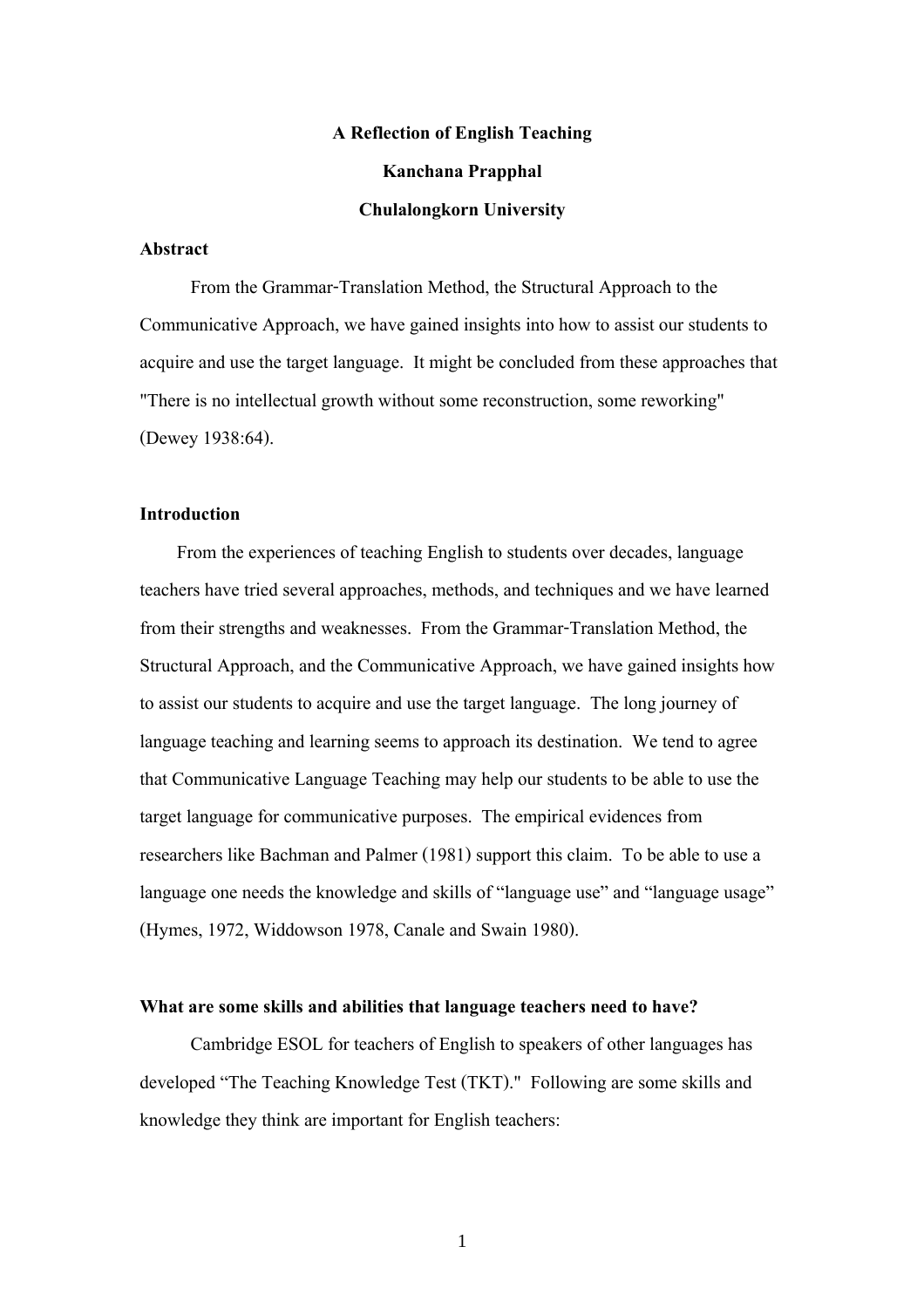-Language and the background to teaching and learning -Lesson planning and use of resources for language teaching -Managing the teaching and learning process.

(http://www.Cambridge ESOL. Org)

The test aims to assess the teachers' abilities in understanding concepts and terms about teaching and learning. Also, the teachers need to be familiar with current theories, approaches and activities related to English language teaching. They should be able to use the activities and assess their usefulness in their own classrooms. In addition, they should be familiar with some of the resources available and keep up with current trends for professional development.

# **What are the roles of language teachers?**

 The idea of "focus on the learner" suggested by Richards and Oller (1975) greatly changed the roles of language teachers in their classrooms. The teacher can no longer be only a lecturer in a language class. We have to take other roles like materials adaptors, facilitators, consultants, and evaluators. In cooperative learning, the teacher must know the management techniques. He or she has to understand five principles underlying learner contribution in an external syllabus: 1) learner commitment, 2) learners as materials writers and collaborators, 3) learners as problem solvers, 4) learners as knowers, and 5) learners as evaluators and assessors (Clarke 1989). In brief, we have to pay more attention to our students and get them involved in the teaching and learning process.

#### **What should language teachers do in the era of globalization?**

 The introduction of distance education via Inter-and Intranet Pedagogy also drastically changes the roles of language teachers. We have to equip ourselves with new types of syllabus, materials, tasks and activities, and assessment and evaluation.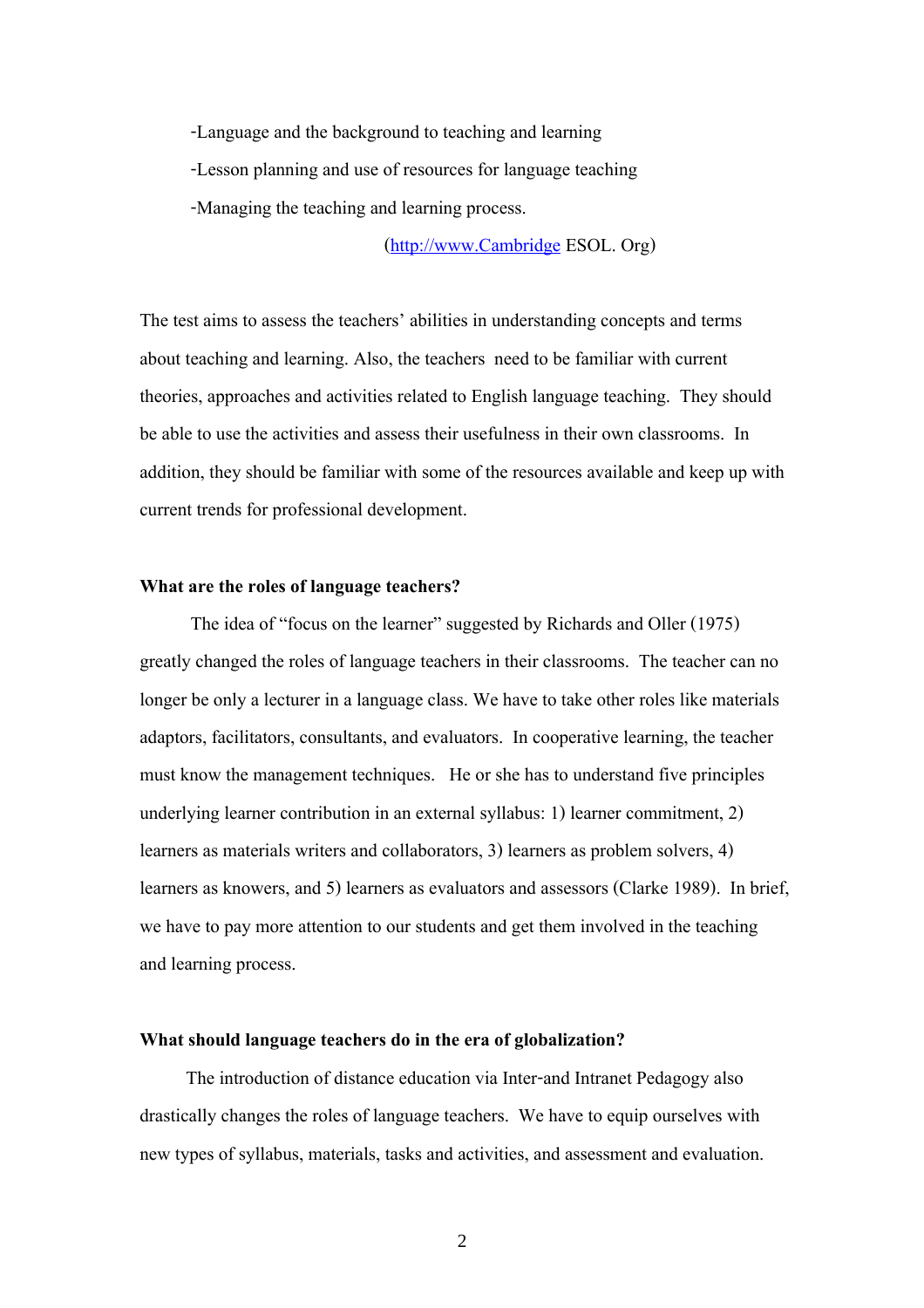It requires the training of net teachers and the readiness of the students. Materials for the "global classroom" are unlike the traditional textbooks. Tasks and activities for the net pedagogy require prior preparation and planning to ensure that the objectives of the lessons will be accomplished. To assess student' performance, means of testing and evaluation need to correspond with the nature of teaching. In addition, the attitude and the receptiveness of the teachers and students have to be changed.

 To cope in the era of globalization, students can no longer be "spoon-fed." To help them achieve their own objectives and pursue their life-long education, teachers themselves have to change their roles. In the "global classroom" the teacher must be the facilitator who provides comprehensible input and gives feedback to the students' output. The task requires a lot of responsibility, skills, knowledge and devotion because net teachers have to learn about their students' computer background, language abilities as well as their needs and interests. They have to select appropriate language tasks to match the students' linguistic backgrounds, cognitive and academic abilities. Also, teachers have to provide immediate feedback and create co-operation among students.

 However, Wagner et al (1996:3) warned us that the computer cannot replace the teacher or motivate students to learn. They said, "And if you want computers to overcome poor teaching, overcrowded classrooms or unmotivated students, forget the whole thing." In fact, technology should be viewed as another tool for language teachers. Whether it can provide the greatest benefit for enhancing instruction or not depends on the teacher's attitude, understanding, dedication, and innovative mind.

#### **Can language teachers ignore the use of IT?**

 In higher education if one of our goals in language teaching is to prepare our students to be qualified world citizens, the ability to use English and the Internet is one essential quality. This is because our graduates can collaborate and share their knowledge, feelings and beliefs with peers from any corner of the world. This issue of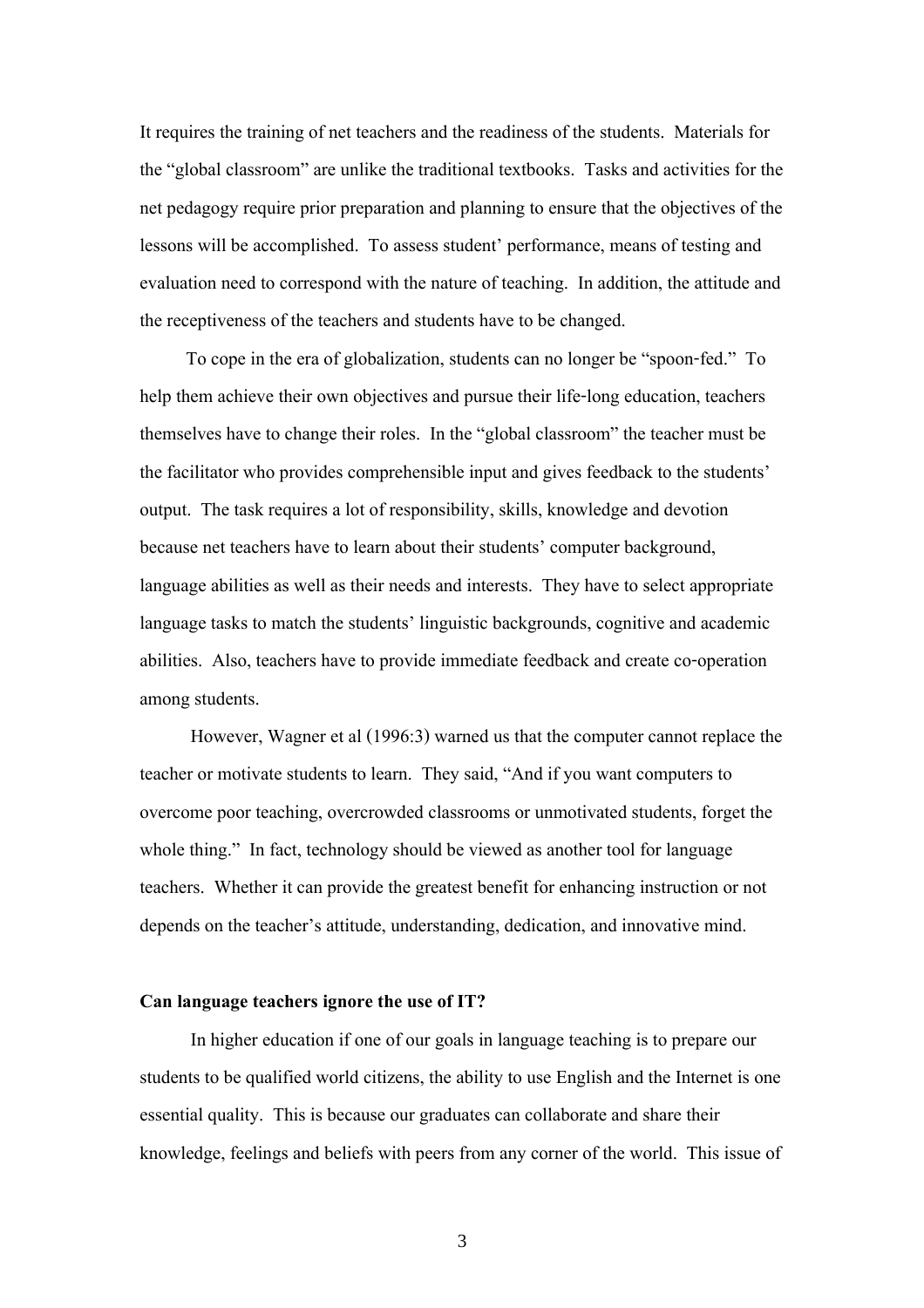higher education quality was discussed in the World Conference on Higher Education organized by UNESCO.

 "Quality also requires that higher education should be characterized by its international dimension: exchange of knowledge, interactive networking, mobility of teachers and students, and international research projects."

# (Wang and Kim, 2000:1)

 In terms of assessment and evaluation, new methods of assessing competencies of language use of learners have to be included in the syllabus. Both process and product assessment and evaluation need to be considered. To reinforce interactive networking, electronic portfolios, teleconferencing, on-line self tests, email writing tasks, etc. should be incorporated in the teaching and learning process.

## **What about the expectations of stakeholders?**

 A Chapter in the Educational Reform Act stated that Thai learners should have global literacy. That is they must know English, be able to use the Internet, and understand cultures of other countries to be qualified as world citizens. Wongboonsin et al. (2003) report the desirable skills, competencies, and qualifications suggested by stakeholders, academicians, and specialists in human resource development:

 "a. **Skills**: Thai learners should be equipped with conceptual skills, operating skills, technical skills, management skills, human skills, and communication skills.

 b. **Competencies**: They should have English proficiency, computer literacy, analytical ability, innovation, and critical thinking.

 c. **Qualifications**: They must meet international standards, adopt the attitudes of life-long learning, and have positive attitudes towards learning and working. In addition, they should be able to work in a team."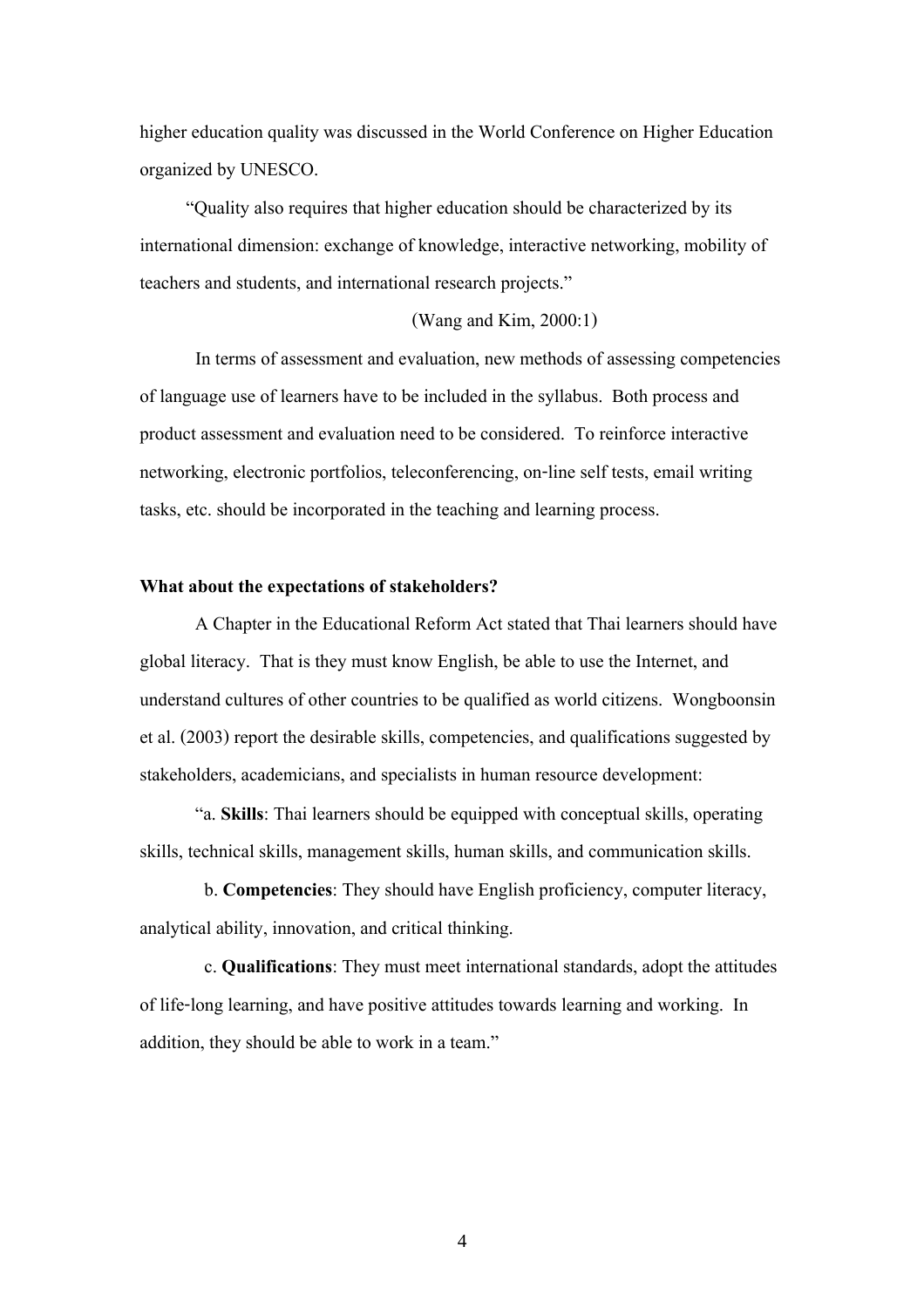Therefore, to help our students, especially at the higher level, to become equipped with the skills that both academic and business sectors require, English skills, computer skills and knowledge of cultures need to be integrated into language courses.

## **What should we do next?**

We need to adjust ourselves to cope with the fast changing world. To meet the international standard, in designing a language course one must consider the local needs as well as regional and global needs. The information should be drawn from teachers, administrators, students, stakeholders and other parties concerned. For example, Short (2003) proposes the following ESL goals for Pre-K-12 students.

Goal 1: To use English to communicate in social settings.

Goal 2: To use English to achieve academically in all content areas.

Goal 3: To use English in socially and culturally appropriate ways.

 In terms of materials development, the materials should be prepared based on the goals and objectives obtained from needs assessment. Both teaching materials and learning materials should be employed. Also, different types of materials such as texts, newspapers, tapes, CD-Rom, Internet, etc. should be used where appropriate to encourage both learning and acquisition in the classroom and outside the classroom. Methods of teaching have to be adapted. Teachers can supplement their teaching by using IT tasks such as CALL activities, E-mail writing tasks, web-based projects, electronic student portfolios, etc. Choosing appropriate tasks for students, teachers can enhance their students' general proficiency as well as achieve the desirable goals and objectives. However, they should bear in mind that

- 1. Technology cannot substitute for a good language teacher but it can supplement and facilitate our teaching.
- 2. Our responsibility is to help our students to communicate and realize that they are part of the "global village."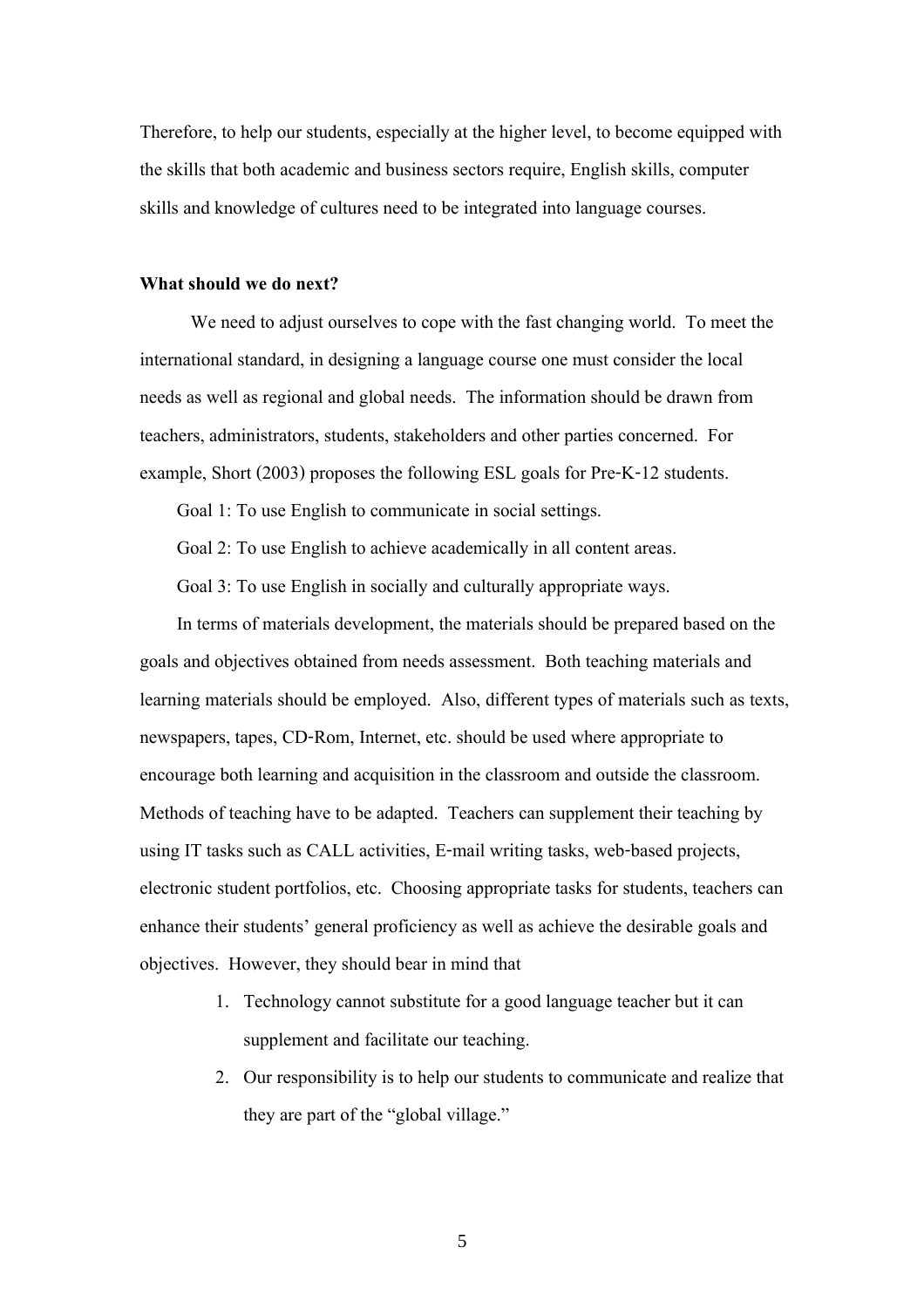In addition, the roles of the teacher and learner will change according to the new teaching paradigm. The teachers have to act as teachers, facilitators, mentors, as well as assessors and evaluators, whereas the students have to be learners, collaborators, problem solvers, thinkers, as well as assessors and evaluators. Different methods using IT such as Intranet pedagogy and Internet pedagogy like web-based teaching, distance education and virtual classrooms may be adopted when there is a lack of language teachers. (See Prapphal 1997, 1998, and 2001 for more details.)

 To assist our colleagues to keep up with the current trends in language teaching and learning, in-service training in English language teaching should be conducted. These components must be included in the syllabus:

- 1. Language Development
- 2. Current trends in language teaching and learning
- 3. Effective ways of using teaching and learning materials
- 4. Methodology in language teaching
- 5. Assessment and evaluation

To enhance our profession and help our students to meet the expectations of the society and the world, we should adopt the attitude that "There is no intellectual growth without some reconstruction, some reworking" (Dewey 1938:64). Reflecting our weaknesses and strengths and sharing them with peers in ELT can help us solve problems in English teaching. Carrying out action research is another possible way to address specific issues of classroom practice on a small and local scale. Last but not least, being positive in our own career and adopting the attitude of life-long learning may assist us to reach our common goals.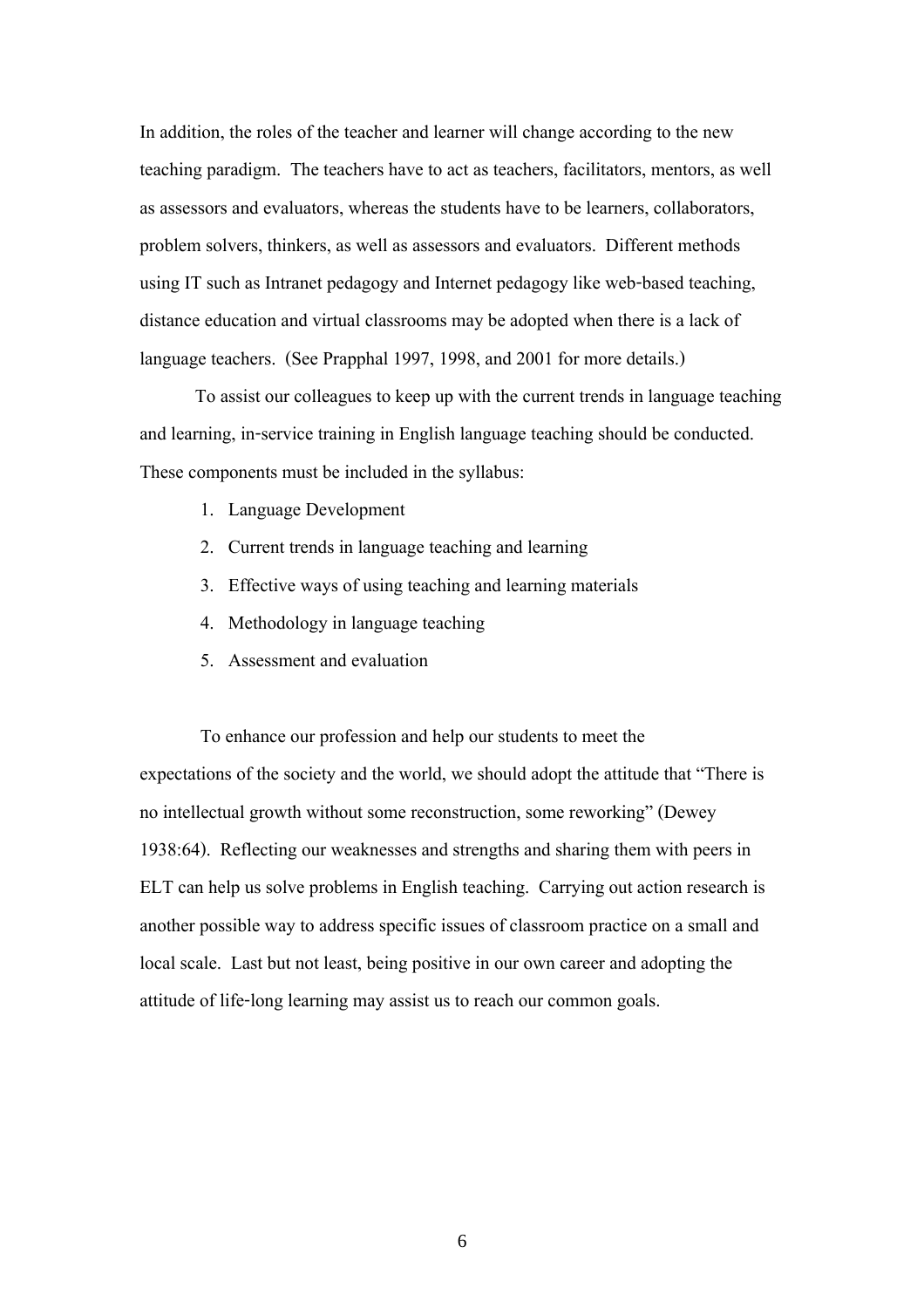## **References**

- Bachman, L.F. and Palmer, A.S. 1981. A multitrait-multimethod investigation into the construct validity of six tests of speaking and reading. In A.S. Palmer, P.J.M. Groot, and G.A. Trosper (Eds.), The Construct Validation of Tests of Communicative Competence. Washington, D.C.: TESOL.
- Canale, M. and Swain, M. 1980. Theoretical bases of communicative approaches to second-language teaching and testing. Applied Linguistics, 1(1), 1-47.
- Clarke, D.F. 1989. Materials adaptation: Why leave it all to the teachers? ELT Journal, 43(2), 133-141.
- Dewey, J. 1938. Art as Experience. New York: Minton, Balch.
- Friere, P. 1975. Pedagogy of the oppressed. In M.Golby, J.Greenwald and R. West (Eds.), Curriculum Design (pp.138-149). London:Croom Helm.
- Hymes, D.H. 1972. On communicative competence. In J.B. Pride and J. Holmes (Eds.), Sociolinguistics. Harmondsworth: Penguin.
- Prapphal, K. 1997. Education technology for TEFL. PASAA, 27, 121-127.
- Prapphal, K. 1998. Self-directed learning through the Internet and Intranet pedagogy: a choice for language teachers. PASAA, 28, 62-82.
- Prapphal, K. 2001. Globalization through distance education via Inter- and Intranet pedagogy. PASAA, 31, 75-81.
- Richards, J.C. and Oller, J.W. (Eds.), 1975 . Focus on the Learner. New York: Newbury House Publishers.
- Wagner, B., Gregory, S., Bierck, R., Daniel, M. and Sapers, J. 1996. Where computers do work. U.S. News and World Report, Dec. 2, 82-93.
- Wang. Y. and Kim, C-H. (November 2000). Quality assurance, credit transfer and mutual recognition in higher education—Role on Quality Assurance in Higher Education: Standard, Mechanisms and Mutual Recognition. Bangkok, Thailand.